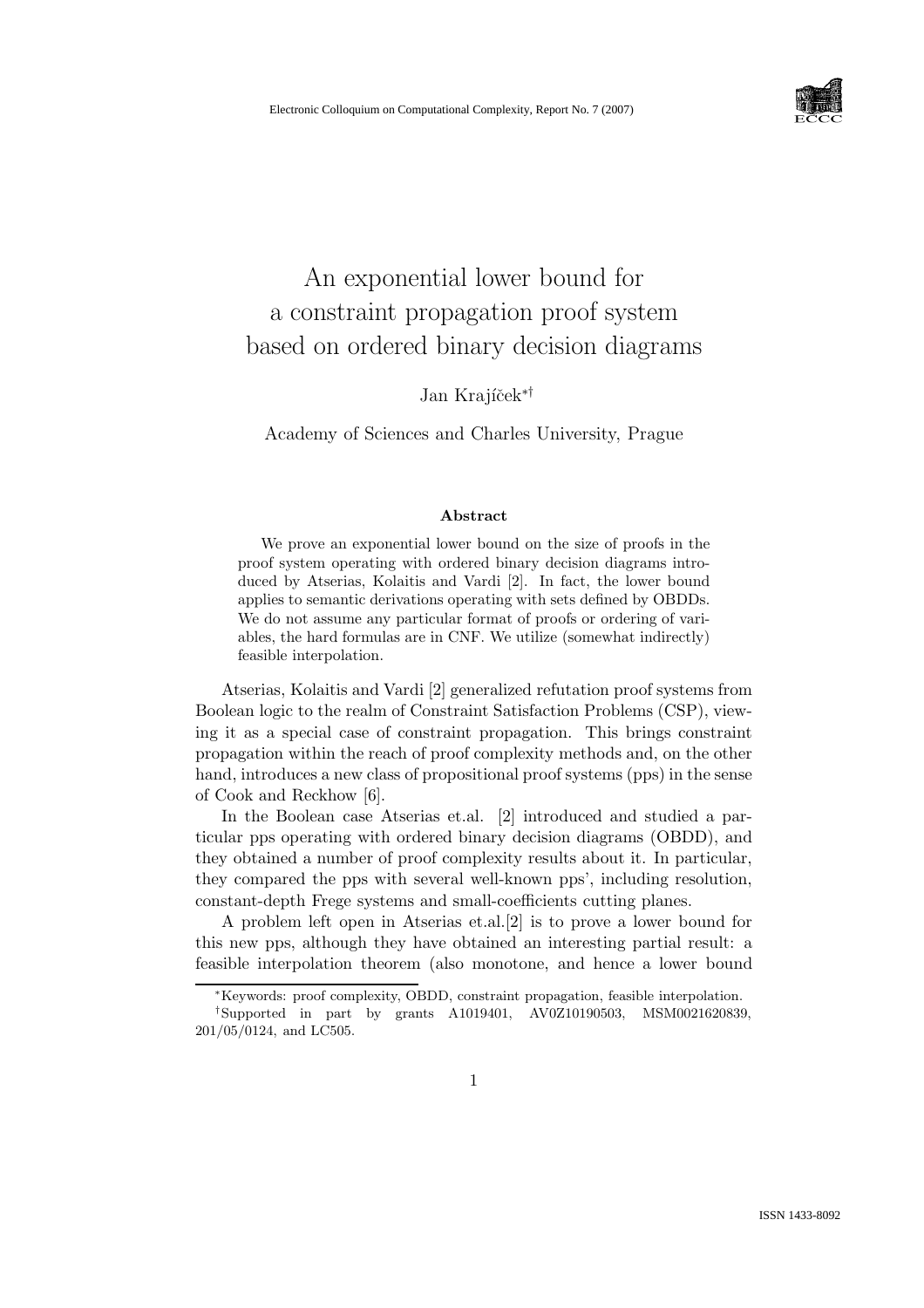too) for refutations using OBDDs with certain specific orders of variables  $([2, Thm.9])$ . In this paper we prove an exponential lower bound without any restrictions. We deduce first, as a corollary of the feasible interpolation theorem for semantic derivations from Krajíček [10], a feasible interpolation theorem for refutations with OBDDs for special orders of variables. Then we show how to deduce even from such a restricted interpolation a lower bound for OBDD refutations satisfying no apriori restrictions<sup>1</sup>.

The paper is organized as follows. The OBDDs and the new proof system of Atserias et.a.[2] are recalled in Section 1. Section 2 recalls the feasible interpolation theorem for semantic derivations of Krajíček [10]. The lower bound is proved in Section 3.

We do not review basics of proof complexity or constraint propagation. The reader my consult [9, 10, 11] for the former and [2, 7] for the latter.

## 1 The OBDD proof system

Proofs in a lot of usual pps' are organized into proof lines, the lines being syntactic objects representing Boolean functions. For example, in resolution the lines are clauses, in cutting planes these are integer inequalities, and in Frege systems these are arbitrary propositional formulas.

The lines in the proof system of Atserias et.al.[2] are OBDDs. OBDDs are particular branching programs (BP). A BP is a directed acyclic graph with one root which has no incoming edges and exactly two outgoing edges, with two sinks (nodes with no outgoing edges) labeled by 0 and 1 respectively, and with all other nodes (inner nodes) having exactly two outgoing edges and any number of incoming edges. Every node except the sinks is labeled by one of the variables  $x_i$  and the two edges leaving the node are labeled  $x_i = 0$ and  $x_i = 1$ , respectively. A truth assignment to variables thus determines a unique path from the root to a sink. In this way a BP defines a Boolean function, sending the assignment to the value labeling the sink the path ends in. Every Boolean function can be represented by a BP and, in fact, the minimal size of such a BP is tightly linked with the space complexity of the function, cf. Wegener [17].

An OBDD is a BP in which variables are queried on every path at most once and in an order consistent with one specific linear ordering  $\pi$  of all

<sup>&</sup>lt;sup>1</sup>We could have used the interpolation theorem of Atserias et.al.<sup>[2]</sup>; however, we give our own feasible interpolation theorem because it is a simple corollary of the general interpolation for semantic derivations and because we want that our presentation is complete (the proof of the interpolation theorem from [2] is due to appear in the full paper only).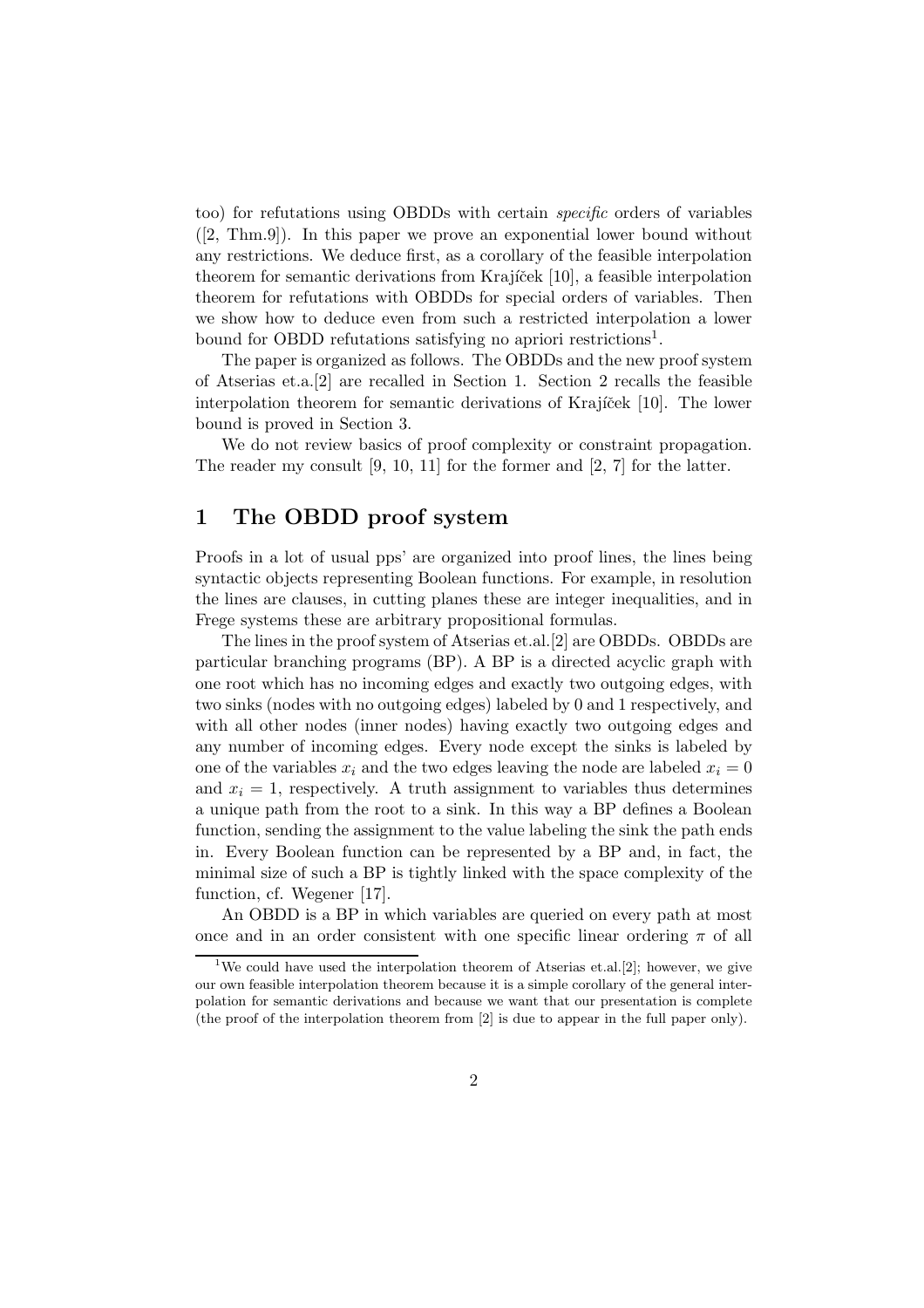variables; an OBDD consistent with  $\pi$  is called a  $\pi$ -OBDD. This class of BPs has been introduced by Bryant[4]. The main feature of OBDDs is that every Boolean function can be represented by a unique OBDD in a reduced form, and the algorithm transforming any OBDD into its reduced form is p-time. We shall not repeat the reduction and the arguments here (they are straightforward). As a consequence of this fact one can decide in ptime whether two OBDDs represent the same function and, in fact, decide various other relations between functions or perform various manipulations with them, also in p-time. In particular, one can decide in p-time whether a function defined by one OBDD majorizes a function defined by another OBDD. This makes OBDDs very useful data structure representations with applications in verification, model checking, computer-aided design of VLSI circuits, and other areas. See Bryant[5] or Wegener[18].

Atserias et.al.[2, Def.1] define a fairly general concept of CSP Refutations. This is a semantic concept, not a proof system in the sense of Cook and Reckhow [6]. It operates with constraints. A constraint is a pair consisting of a tuple of variables (not necessary all of them) and a relation on the set of all possible values of these variables. There are four inference rules: (1) initial constraints, (2) the join of two constraints which is simply the intersection of the two relations extended naturally to all variables occurring in either one of them, (3) the projection of a constraint which is the existential quantification, and (4) the weakening which allows to relax the constraint by enlarging its relation.

Atserias et.al.[2] studied in detail CSP refutations for Boolean logic and with constraints represented by OBDDs. The lower bound we prove is independent of any particular choice of inference rules such as above, as long as they are binary (this is inessential) and sound. Hence rather than defining the OBDD system with the four rules above, we define a "semantic" version of it. We shall call it the OBDD proof system (Atserias et.al.[2] do not use any particular name).

For a OBDD  $P$  in n variables let  $f_P$  denote the Boolean function with domain  $\{0,1\}^n$  defined by P. For two Boolean functions f and g, the symbol  $f \geq g$  denotes that f majorizes g at every input. Note that a clause over n variables is definable by an OBDD (under any order of variables) of size at most  $2 + n$ .

**Definition 1.1** Let  $\mathcal{C} = \{C_1, \ldots, C_m\}$  be a set of clauses in variables  $x =$  $(x_1, \ldots, x_n)$ . Let  $\pi$  be a linear ordering of variables x. A  $\pi$ -**OBDD refu**tation of  $C$  is a sequence

$$
P_1,\ldots,P_k
$$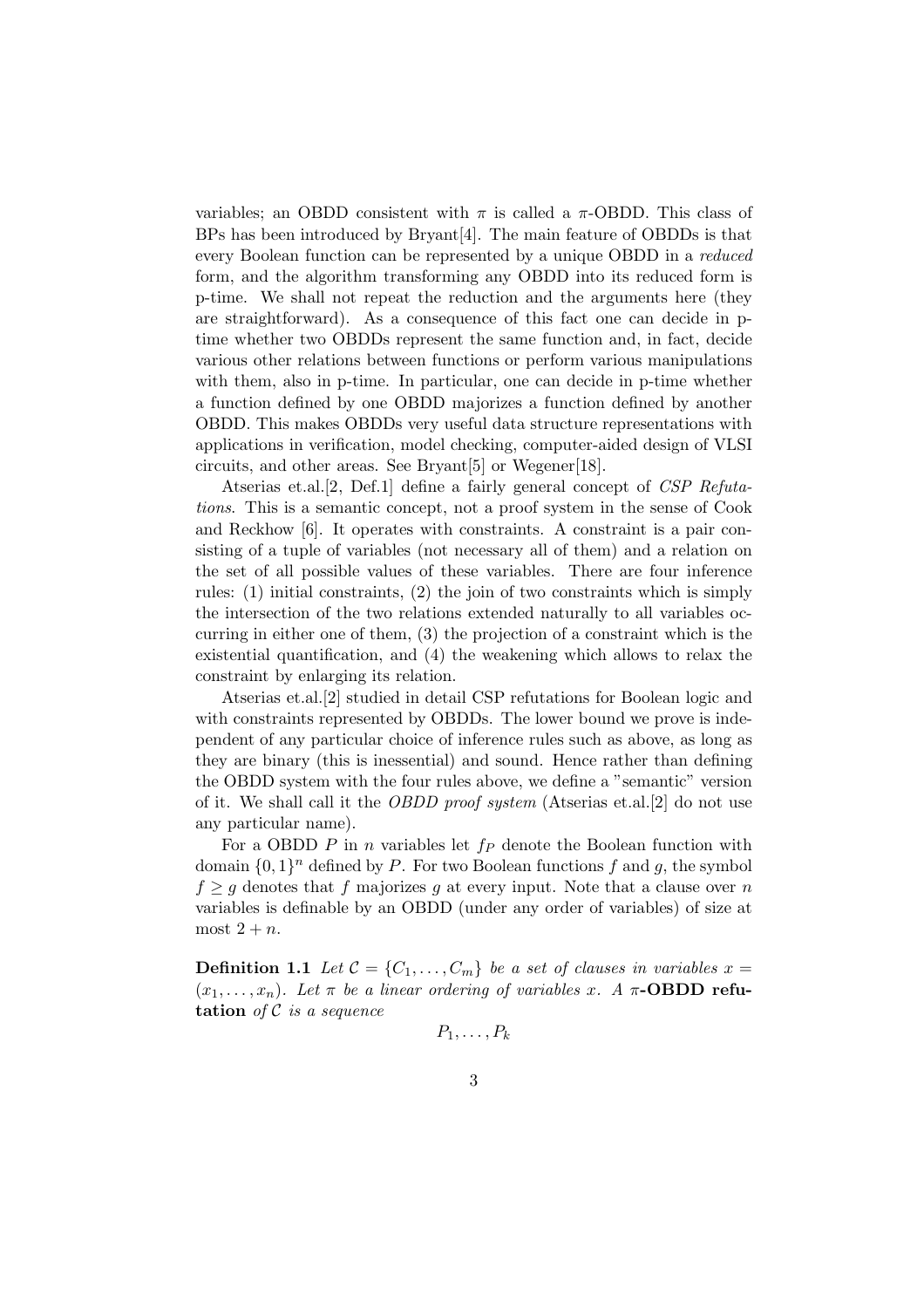of  $\pi$ -OBDDs such that  $f_{P_k} \equiv 0$ , and every  $P_i$  is either a  $\pi$ -OBDD representing a Boolean function defined by a clause from  $\mathcal{C}$ , or:

$$
f_{P_i} \ge f_{P_{j_1}} \wedge f_{P_{j_2}}
$$

for some  $j_1, j_2 < i$ . An **OBDD** refutation is a  $\pi$ -OBDD refutation, for any linear ordering  $\pi$  of variables.

The size of the refutation is the sum of the sizes of  $P_i$ , the number of steps (sometimes called also the length) is the k.

The following lemma is a consequence of the above remarks on the uniqueness of OBDDs.

Lemma 1.2 The OBDD refutations are sound and complete, and form a proof system in the sense of Cook and Reckhow [6].

Atserias et.al.[2] showed that OBDD refutations p-simulate resolution but have an exponential speed-up over it, p-simulate cutting planes with small coefficients  $\mathbb{CP}^*$ , and are incomparable with constant depth Frege systems.

## 2 Feasible interpolation

Let  $A(x, y)$  and  $B(x, z)$  be two propositional formulas having the indicated occurrences of variables from tuples  $x = (x_1, \ldots, x_n), y = (y_1, \ldots, y_s)$  and  $z = (z_1, \ldots, z_t)$ . Propositional interpolation theorem says that if  $A \wedge B$  is unsatisfiable then there is a formula  $I(x)$ , an interpolant A and B, such that both  $A \wedge I$  and  $B \wedge \neg I$  are unsatisfiable.

The idea of feasible interpolation<sup>2</sup> is simple: For a given proof system  $P$ establish an upper bound on the computational complexity of an interpolant of A and B in terms of the size of a P-proof of the unsatisfiability of  $A \wedge B$ . Then any pair A and B which is hard to interpolate yields formula  $A \wedge B$ that must have large P-proofs of the unsatisfiability. Unconditional lower bounds are obtained by considering a monotone version of the above idea (see below).

<sup>&</sup>lt;sup>2</sup>First formulated in Krajíček<sup>[8]</sup>(circulating in 1991), and subsequently (but apparently independently in some cases) used for a variety of proof complexity results (new lower bounds, independence results for bounded arithmetic, establishing links between proof complexity and cryptography, automatizability of proof search, etc.) in Razborov $[16]$ , Bonet, Pitassi and Raz[3], Krajíček[10], Krajíček and Pudlák[12], Pudlák[14], and a number of other papers; see [11, 15] for overviews.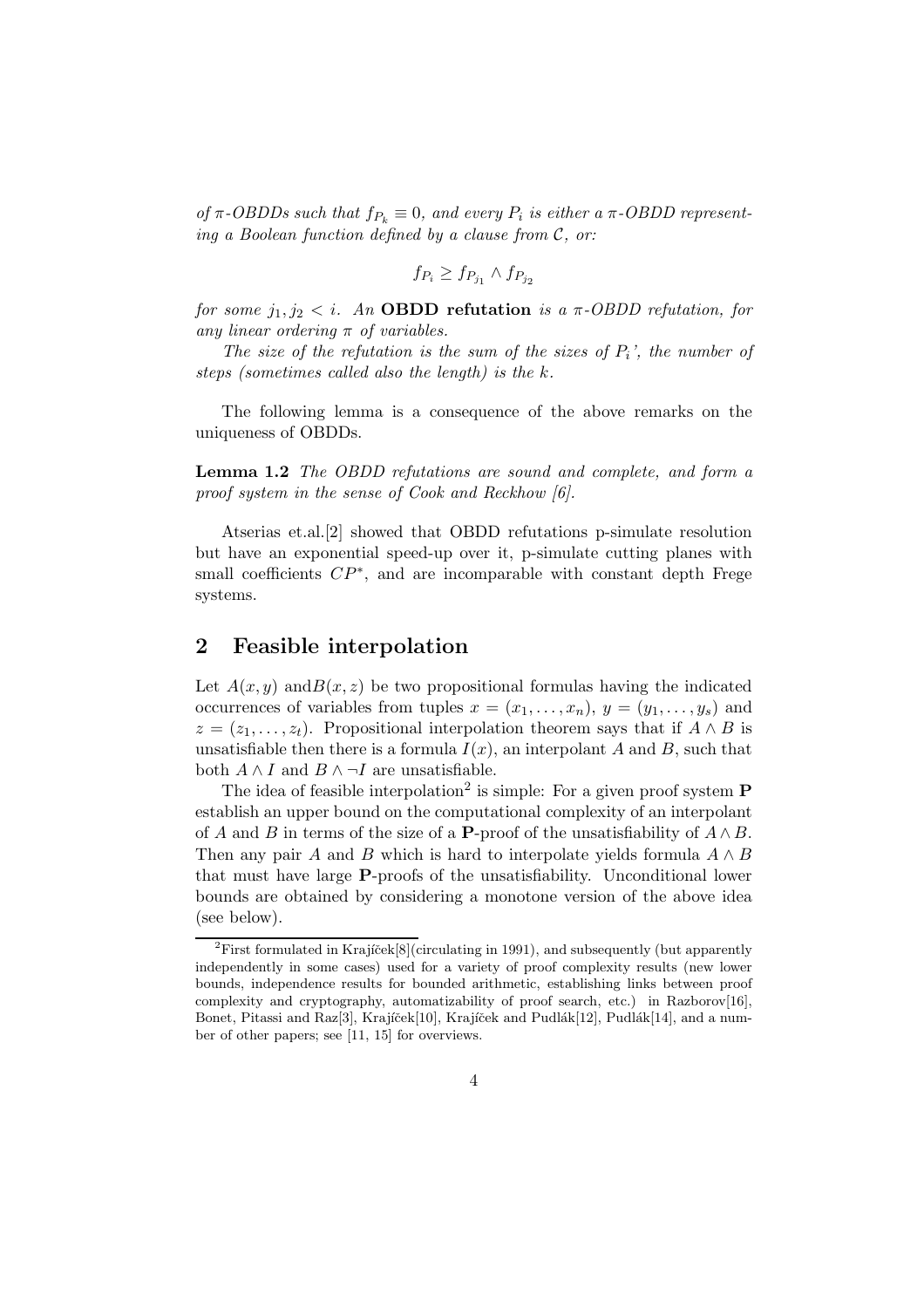In our lower bound proof we apply the general theorem on feasible interpolation for semantic derivations from Krajicek $[10]$ . We now recall the necessary definitions and facts from that paper. We assume the reader is familiar with the concept of communication complexity of a function, with inputs distributed among two players: It is the minimal number of bits they need to communicate in the worst case (i.e. the maximum over all inputs) in order to compute the function. See Kushilevitz and Nisan[13] for details.

Let  $N = n+s+t$  be natural numbers fixed for the rest of the section. The  ${\bf semantic}$  rule allows to infer a subset  $C \subseteq \{0,1\}^N$  from two subsets  $A,B \subseteq$  $\{0,1\}^N$  iff  $C \supseteq A \cap B$ . A semantic refutation of the sets  $A_1, \ldots, A_m \subseteq$  $\{0,1\}^N$  is a sequence of sets  $B_1, \ldots, B_k \subseteq \{0,1\}^N$  such that  $B_k = \emptyset$ , each  $B_i$  is either one of  $A_j$  or derived from two previous  $B_{i_1}, B_{i_2}$  by the semantic rule.

Let  $A \subseteq \{0,1\}^N$  and assume  $u, v \in \{0,1\}^n$ ,  $y^u \in \{0,1\}^s$  and  $z^v \in \{0,1\}^t$ . Consider three tasks:

- 1. Decide whether  $(u, y^u, z^v) \in A$ .
- 2. Decide whether  $(v, y^u, z^v) \in A$ .
- 3. If  $(u, y^u, z^v) \in A \not\equiv (v, y^u, z^v) \in A$  find  $i \leq n$  such that  $u_i \neq v_i$ .

These tasks can be solved by two players, one knowing  $u, y^u$  (the U-player) and the other one knowing  $v, z^v$  (the V-player). The **communication complexity** of A,  $CC(A)$ , is the minimal number of bits they need to exchange in the worst case in solving any of these three tasks<sup>3</sup>.

Consider one more task:

4. If  $(u, y^u, z^v) \in A$  and  $(v, y^u, z^v) \notin A$  either find  $i \leq n$  such that

$$
u_i = 1 \wedge v_i = 0
$$

or learn that there is some  $u'$  satisfying

$$
u' \ge u \wedge (u', y^u, z^v) \notin A
$$

 $(u \leq u'$  means  $\bigwedge_{i \leq n} u_i \leq u'_i$ ; the players are not required to find any  $u'.$ 

<sup>&</sup>lt;sup>3</sup>We tacitly assume that the decomposition  $N = n + s + t$ , and hence the distribution of input bits to the players, is apriori determined.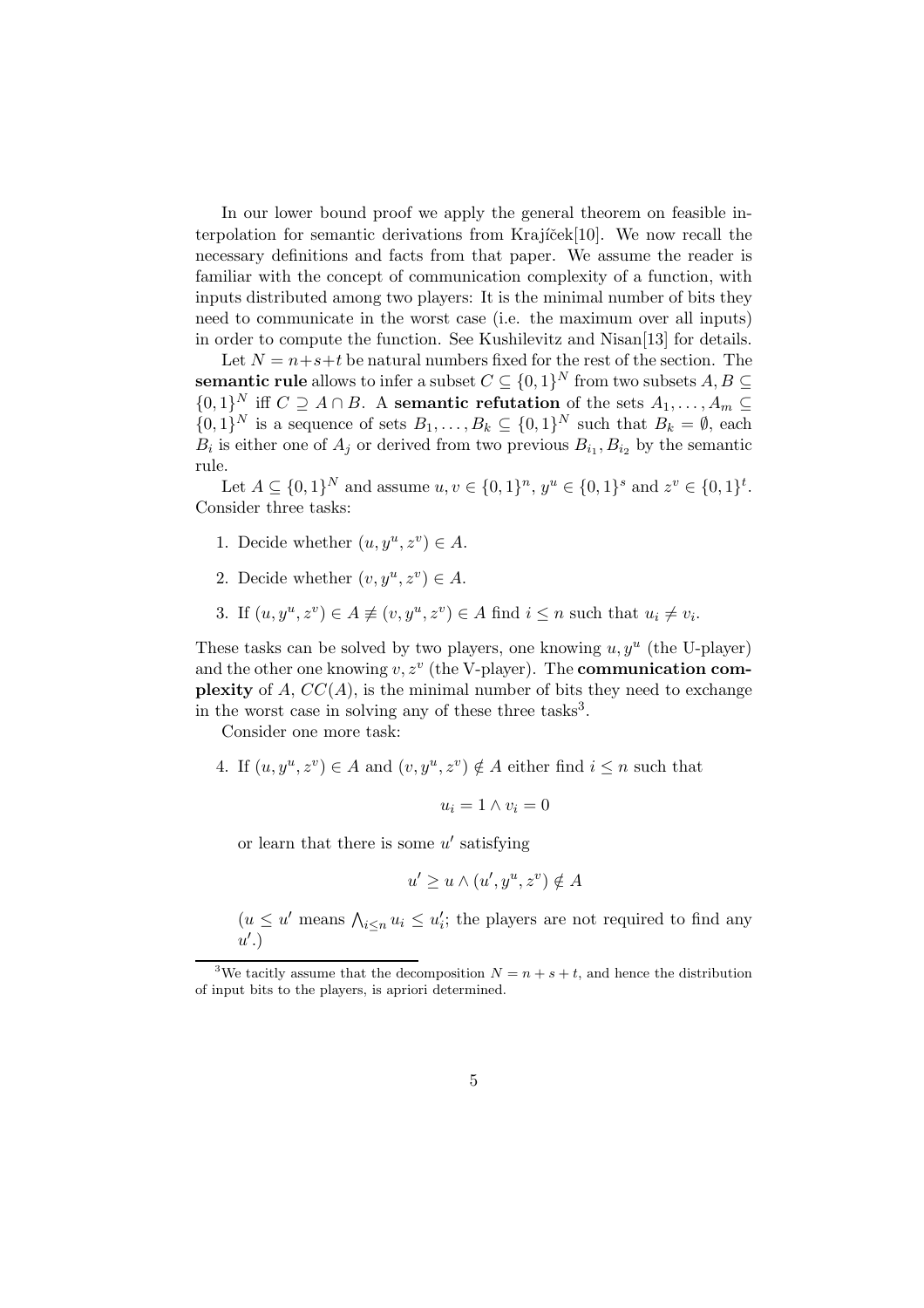The monotone communication complexity w.r.t. U of A,  $MCC_U(A)$ , is the minimal  $r \ge CC(A)$  such that the task 4. can be solved communicating  $\leq r$  bits in the worst case.

For  $A \subseteq \{0,1\}^{n+s}$  define the set  $\tilde{A}$  by:

$$
\tilde{A} := \bigcup_{(a,b)\in A} \{ (a,b,c) \mid c \in \{0,1\}^t \}
$$

where  $a, b, c$  range over  $\{0, 1\}^n$ ,  $\{0, 1\}^s$  and  $\{0, 1\}^t$  respectively, and similarly for  $B \subseteq \{0,1\}^{n+t}$  define  $\tilde{B}$ :

$$
\tilde{B} := \bigcup_{(a,c) \in B} \{ (a,b,c) \mid b \in \{0,1\}^s \} .
$$

Theorem 2.1 (Krajíček[10])  $\text{Let } A_1, \ldots, A_m \subseteq \{0,1\}^{n+s} \text{ and } B_1, \ldots, B_\ell \subseteq$  $\{0,1\}^{n+t}$ . Assume that there is a semantic refutation  $D_1, \ldots, D_k$  of the sets  $\tilde{A}_1, \ldots, \tilde{A}_m, \tilde{B}_1, \ldots, \tilde{B}_\ell$  such that  $CC(D_i) \leq r$  for all  $i \leq k$ .

Then the two sets

$$
U = \{ u \in \{0, 1\}^n \mid \exists y^u \in \{0, 1\}^s; (u, y^u) \in \bigcap_{j \le m} A_j \}
$$

and

$$
V = \{v \in \{0, 1\}^n \mid \exists z^v \in \{0, 1\}^t; (v, z^v) \in \bigcap_{j \le \ell} B_j\}
$$

can be separated by a circuit of size at most  $(k+2n)2^{O(r)}$ .

Moreover, if the sets  $A_1, \ldots, A_m$  satisfy the following monotonicity condition w.r.t. U:

$$
(u, y^u) \in \bigcap_{j \le m} A_j \wedge u \le u' \to (u', y^u) \in \bigcap_{j \le m} A_j
$$

and  $MCC_U(D_i) \leq r$  for all  $i \leq k$ , then there is even a monotone circuit separating U from V of size at most  $(k+n)2^{O(r)}$ .

## 3 The lower bound

Assume  $N = n + s + t$ , and let x, y and z be disjoint tuples of n, s and t variables, as in the previous section. Let  $Var$  be the set of all these variables in x, y, z. A linear ordering  $\pi$  of Var is **block consistent** with  $y < z < x$ iff  $\pi$  puts all *y*-variables before all *z*- and *x*-variables, and all *x*-variables after all z-variables.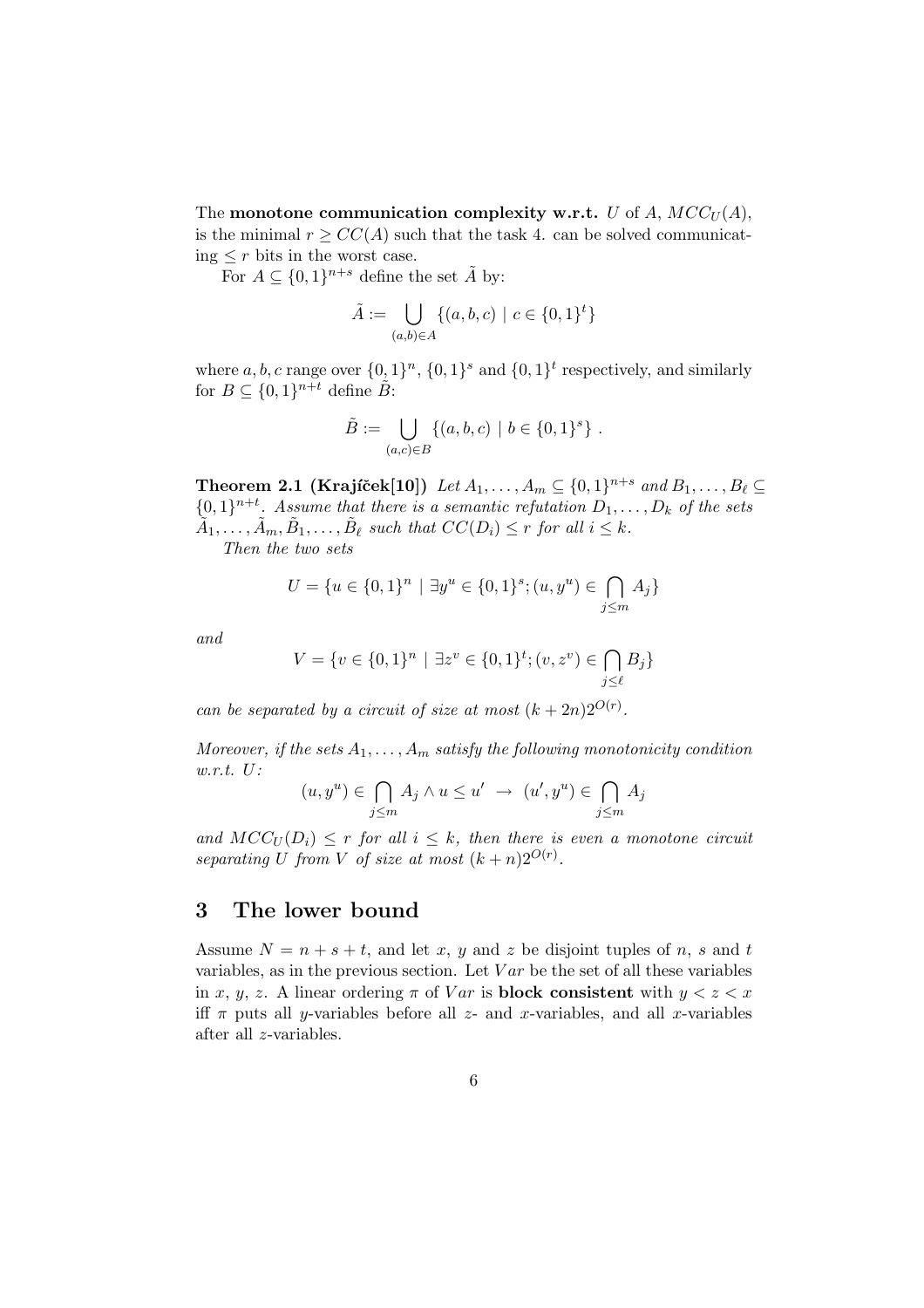**Lemma 3.1** Let  $\pi$  be a linear ordering of V ar that is block consistent with  $y < z < x$ . Assume a subset  $A \subseteq \{0,1\}^N$  is definable by a  $\pi\text{-OBDD}$  P of size S. Then both  $CC(A)$  and  $MCC_U(A)$  are bounded above by  $O(\log(S) \cdot \log(n))$ .

#### Proof :

The U-player, knowing  $y^u$ , starts the path through P and sends to the other player  $log(S)$  bits indicating the last node he reached, i.e. the first node not querying a *y*-variable. Then the V-player, knowing  $z^v$ , continues in the path and sends to the U-player  $log(S)$  bits naming the node with first query of an x-variable he got to. Call this node  $p$ .

After this stage they both continue from  $p$  the computation individually, using  $u$  and  $v$  respectively, and send each other 1 bit - their output. If the outputs differ then they use binary search looking for a node whose  $x$ -query they answered differently. This involves at most  $log(n)$  steps, each time sending each other  $log(S)$  bits naming the node querying the particular xvariable their paths got to. Hence the total estimate to  $CC(A)$  is  $O(\log(S))$ .  $log(n)$ .

For the monotone complexity assume  $(u, y^u, z^v) \in A$  while  $(v, y^u, z^v) \notin A$ A. Let  $p_0 := p, \ldots, p_\ell$  be the path from p determined by v (call it the v-path), with  $p_\ell$  being the sink labeled by 0. In particular,  $\ell \leq n$ .

The U-player indicates by sending 1 bit whether or not there is a  $u' \geq u$ such that  $(u', y^u, z^v) \notin A$ , i.e. the u'-path from p leads to  $p_\ell$ . If so, the players stop, having answered the 4. task.

Otherwise the V-player picks a point in the middle of his path, say  $p_{\ell/2}$ , and sends its name  $(\log(S)$  bits) to the U-player. The U-player sends back 1 bit indicating whether or not there is  $u' \geq u$  such that the u'-path from p leads to  $p_{\ell/2}$ .

If there is such a u' they will move to sub-path  $p_{\ell/2}, \ldots, p_{\ell}$ , otherwise to the sub-path  $p_0, \ldots, p_{\ell/2}$ . Note that the U-player does not know the whole  $v$ -path from  $p$ , only the endpoints of the current sub-path.

In general, after  $r$  rounds of this process, the players have a sub-path of length  $\leq n/2^r$  (the U-player knows its endpoints) such that there is a  $u' \geq u$ for which the  $u'$ -path from  $p$  leads to the starting node of the sub-path but no such  $u' \geq u$  exists for the end-node of the sub-path. Hence in at most  $log(n)$  rounds, in which they have exchanged at most  $log(n) \cdot (1 + log(S))$ bits, they find a node  $p_w$  on the v-path such that, in particular, for no  $u' \geq u$ does the u'-path leads from  $p_w$  to  $p_{w+1}$ . If  $x_i$  is the label of  $p_w$  this means (as  $x_i$  is not queried at any earlier node) that  $v_i = 0$  while  $u_i = 1$ , and the players have found what they wanted.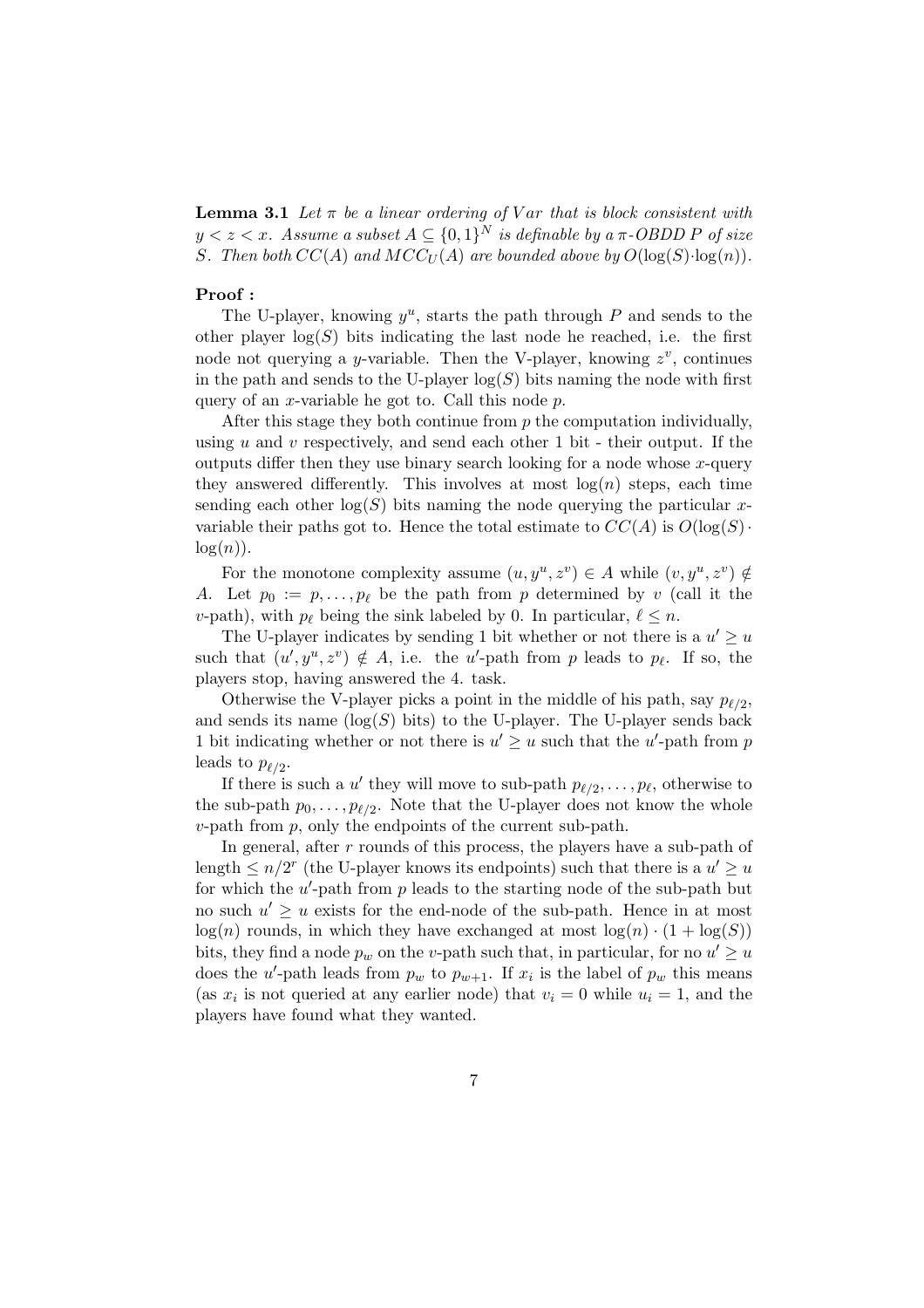The following lemma is then an immediate consequence of Theorem 2.1 and Lemma 3.1 (we estimate the number of lines by the size). Atserias et.al.[2, Thm.9] give an estimate to the circuit complexity of an interpolant for orderings  $\pi$  block consistent with  $y < x < z$ .

**Lemma 3.2** Let  $\pi$  be a linear ordering of V ar that is block consistent with  $y < z < x$ . Let  $A_1, ..., A_m \subseteq \{0, 1\}^{n+s}$  and  $B_1, ..., B_\ell \subseteq \{0, 1\}^{n+t}$ . Assume that there is a semantic OBDD refutation the sets  $\tilde{A}_1, \ldots, \tilde{A}_m, \tilde{B}_1, \ldots, \tilde{B}_\ell$  of size S.

Then the two sets

$$
U = \{u \in \{0,1\}^n \mid \exists y^u \in \{0,1\}^s; (u, y^u) \in \bigcap_{j \le m} A_j\}
$$

and

$$
V = \{v \in \{0, 1\}^n \mid \exists z^v \in \{0, 1\}^t; (v, z^v) \in \bigcap_{j \le \ell} B_j\}
$$

can be separated by a circuit of size at most  $S^{O(\log(n))}$ .

Moreover, if the sets  $A_1, \ldots, A_m$  satisfy the monotonicity condition from Theorem 2.1 then there is even a monotone circuit separating  $U$  from  $V$  of size at most  $S^{O(\log(n))}$ .

Let  $A(x, y)$  and  $B(x, z)$  be arbitrary 3CNF formulas (i.e. sets of 3clauses), where x, y and z are n-, s- and t-tuples of atoms respectively, as above, and  $N = n + s + t$ . We are going to construct a new CNF formula  $D_{A,B}(w, f)$ , where w is an N-tuple of variables  $w_i$ , and f an N<sup>2</sup>-tuple of variables  $f_{ij}$  with  $i, j \in [N]$ .

Let  $Map(f)$  be the following CNF formula expressing that  $f_{ij}$  defines a graph  $\{(i, j) | f_{ij} = 1\}$  of a permutation on [N]:

$$
\bigwedge_i \bigvee_j f_{ij} \ \wedge \ \bigwedge_j \bigvee_j f_{ij} \ \wedge \ \bigwedge_{i_1 \neq i_2, j} (\neg f_{i_1j} \vee \neg f_{i_2j}) \ \wedge \ \bigwedge_{i,j_1 \neq j_2} (\neg f_{ij_1} \vee \neg f_{ij_2}).
$$

Next define formulas  $X_j^1$  and  $X_j^0$  by:

$$
X_j^1 := \bigwedge_{i \in [N]} \neg f_{ij} \lor w_i \text{ and } X_j^0 := \bigwedge_{i \in [N]} \neg f_{ij} \lor \neg w_i
$$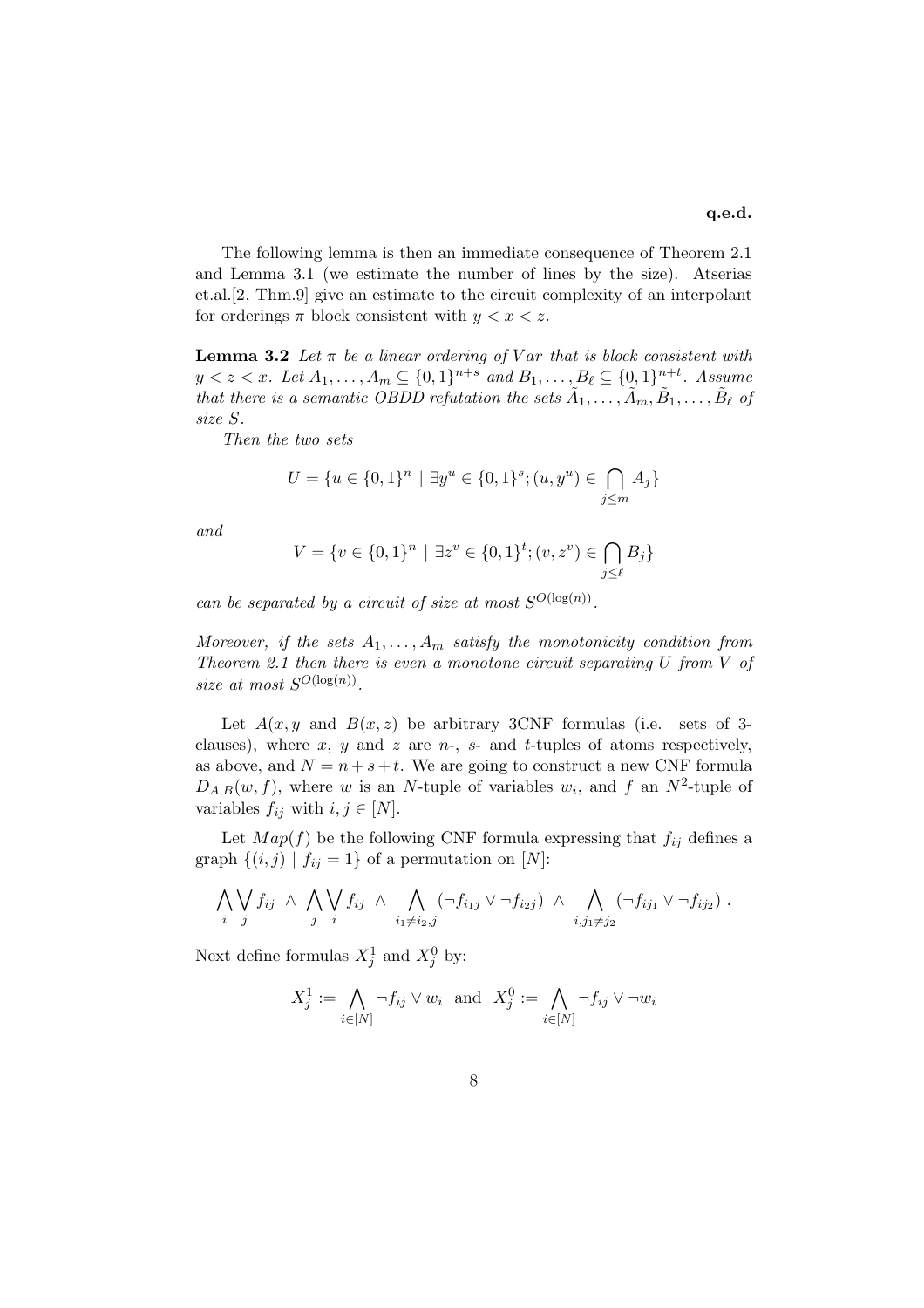for  $j \in [n]$ , and similarly formulas  $Y_j^1$  and  $Y_j^0$ :

$$
Y_j^1 := \bigwedge_{i \in [N]} \neg f_{i(n+j)} \lor w_i \text{ and } Y_j^0 := \bigwedge_{i \in [N]} \neg f_{i(n+j)} \lor \neg w_i
$$

for  $j \in [s]$ , and  $Z_j^1$  and  $Z_j^0$ :

$$
Z_j^1 := \bigwedge_{i \in [N]} \neg f_{i(n+s+j)} \vee w_i \text{ and } Z_j^0 := \bigwedge_{i \in [N]} \neg f_{i(n+s+j)} \vee \neg w_i
$$

for  $j \in [t]$ .

Note that, assuming  $Map(f)$ , formulas  $X_j^1$  and  $X_j^0$  (and similarly the Ys and Zs) are complementary.

The CNF formula  $D_{A,B}(w, f)$  consists of the conjunction of all clauses of  $Map(f)$  together with all clauses obtained by the following process: For any 3-clause  $C$  from either  $A$  or  $B$  do the following:

- 1. Replace each positive literal  $x_j$  by formula  $X_j^1$  and each negative literal  $\neg x_j$  by  $X_j^0$ , and similarly for variables y and z.
- 2. The resulting formula is a disjunction of 3 conjunctions, each being a conjunction of N 2-clauses: Use distributivity to replace this formula by a conjunctions of  $N^3$  6-clauses.
- 3. Each 6-clause obtained in this way is a clause of  $D_{A,B}$ .

**Lemma 3.3** Let  $\sigma$  be an arbitrary linear ordering of variables w and f, and  $\pi$  be an arbitrary linear ordering of variables x, y and z.

Assume that formula  $D_{A,B}(w, f)$  has a  $\sigma$ -OBDD refutation of size S. Then formula  $A(x, y) \wedge B(x, z)$  has a  $\pi$ -OBDD refutation of size at most S.

#### Proof :

Assume  $\sigma$  induces on variables w ordering

$$
w_{i_1} < w_{i_2} < \ldots < w_{i_N} \; ,
$$

 $\{i_1, \ldots, i_N\} = [N]$ . Let F be a permutation of  $[N]$  such that  $F(i_r)$  equals

- to j, if the r-th element of  $\pi$  is  $x_i$ ,
- to  $n + j$ , if the r-th element of  $\pi$  is  $y_j$ ,
- to  $n + s + j$ , if the r-th element of  $\pi$  is  $z_j$ ,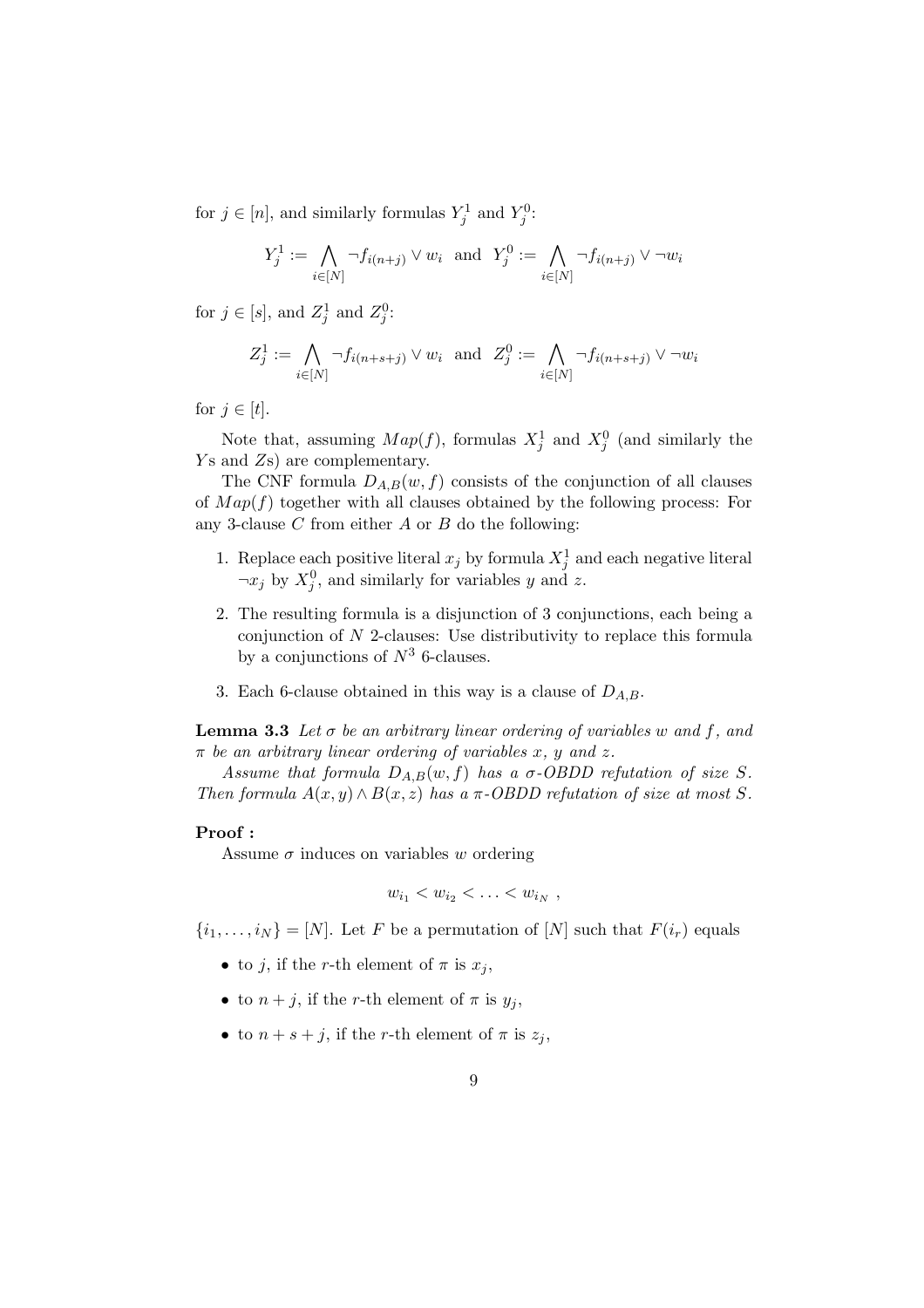respectively.

Substitute in the whole refutation  $f_{uv} := 1$  if  $F(u) = v$ , and  $f_{uv} := 0$ otherwise. If  $x_j$  is the r-th element of the ordering  $\pi$ , after the substitution formula  $X_j^1$  reduces to  $w_{i_r}$  (the r-th variable w in the ordering  $\sigma$ ) and  $X_j^0$ reduces to  $\neg w_{i_r}$  (and analogously for variables y and z). Hence the ordering of these reduced formulas X, Y and Z induced by the  $\sigma$  ordering of variables w is identical to the  $\pi$  ordering of x, y and z.

The substitution for variables f satisfies  $Map(f)$ . Hence the original σ-OBDD refutation becomes after the substitution a π-OBDD refutation of  $A(x, y) \wedge B(x, z).$ 

#### q.e.d.

To prove the lower bound we only need a pair of 3CNF formulas hard to interpolate, i.e. a pair of NP sets  $U$  and  $V$  hard to separate. The set  $U$  will be closed upwards and will satisfy the monotonocity condition of Theorem 2.1, so that we can use the monotone feasible interpolation. This is essential as lower bounds for monotone circuits are known (Theorem 3.5) but not for general circuits.

Denote the set of two-element subsets of  $[m] := \{1, \ldots, m\}$  by the suggestive symbol  $\binom{m}{2}$ . Truth assignments a to variables  $x_{ij}$ ,  $\{i, j\} \in \binom{m}{2}$ , are naturally identified with undirected graphs on  $[m]$ ; such graph will be denoted  $G_a$ .

**Definition 3.4** Let  $m, \omega, \xi \geq 1$ . Clique<sub>m, $\omega(x, y)$  is any conjunction of 3-</sub> clauses in variables  $x_{ij}$ ,  $\{i, j\} \in \binom{m}{2}$ , and  $m^{O(1)}$  additional variables y such that:

- The condition  $\exists yClique_{m,\omega}(a, y)$  defines the set U of graphs  $G_a$  having a clique of size at least  $\omega$ .
- Formula Clique<sub>m, $\omega(x, y)$ </sub> satisfies the monotonicity condition of Theorem 2.1:  $a \leq a' \wedge Clique_{m,\omega}(a,b) \rightarrow Clique_{m,\omega}(a',b)$ .

 $Color_{m,\xi}(x,z)$  is any conjunction of 3-clauses in variables  $x_{ij}$ ,  $\{i,j\} \in \binom{m}{2}$ , and additional  $m^{O(1)}$  variables z such that the condition  $\exists z \text{Color}_{m,\xi}(a,z)$ defines the set V of graphs  $G_a$  that are colorable by  $\xi$  colors.

It is obvious that U is closed upwards and that one can find its definition  $Clique_{m,\omega}(x, y)$  satisfying the monotonicity condition. Moreover, the formula

$$
\bigwedge Clique_{m, \omega} \ \wedge \ \bigwedge Color_{m, \xi}
$$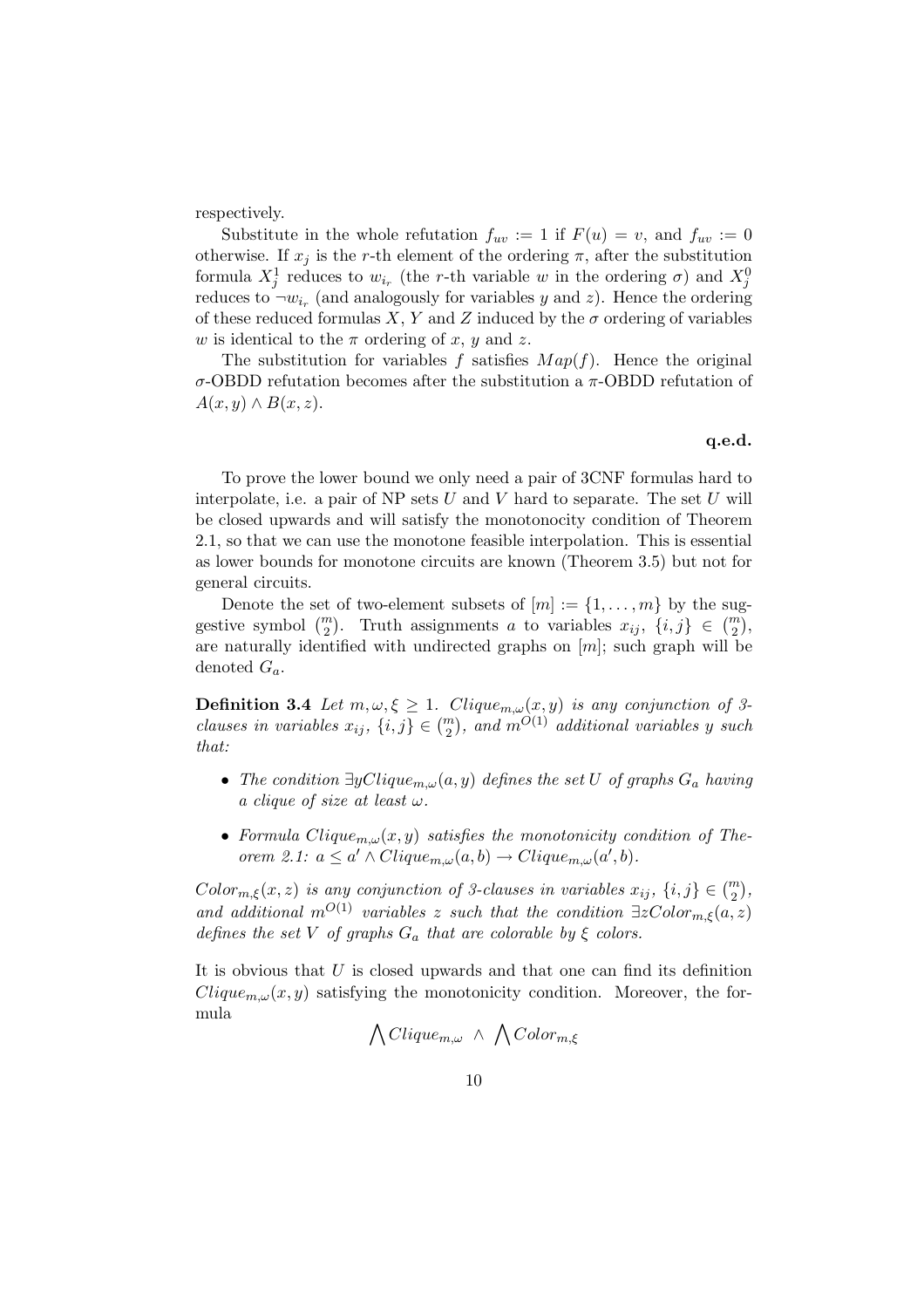is obviously unsatisfiable if  $\omega > \xi$ .

We need to use the following well-known lower bound (we formulate it only for a particular set of parameters).

**Theorem 3.5 (Alon-Boppana[1])** Let  $m \geq 3$ , and put  $\xi := m^{1/2}$  (rounded to the nearest integer) and  $\omega := \xi + 1$ . Then any monotone circuit separating the corresponding sets U and V must have the size at least  $2^{\Omega(m^{1/4})}$ .

Now we are ready to state and prove the lower bound. Denote by  $A_m(x, y)$  the formula  $Clique_{m,m^{1/2}+1}(x, y)$  and by  $B_m(x, z)$  the formula  $Color_{m,m^{1/2}}(x, z)$ . Hence  $n = m(m+1)/2$ ,  $s = m^{O(1)}$  and  $t = m^{O(1)}$ . The total size of formulas  $A_m$  and  $B_m$ , and also of formula  $D_{A_m,B_m}$ , is  $m^{O(1)}$ .

**Theorem 3.6 (main)** Let  $m \geq 3$ . Then any OBDD refutation of the set of clauses  $D_{A_m,B_m}(w, f)$  must have the size at least  $2^{m^{1/5}}$  for  $m >> 0$ .

#### Proof :

Let  $\pi$  be any linear ordering of variables x, y and z of formulas  $A_m$  and  $B_m$  that is block consistent with  $y < z < x$ . Let  $\sigma$  be any ordering of variables w and f. Assume that  $D_{A_m,B_m}$  has a size S  $\sigma$ -OBDD refutation.

By Lemma 3.3 then there is a  $\pi$ -OBDD refutation of  $A_m \wedge B_m$  of size at most S. By Lemma 3.2 any such refutation yields a monotone circuit separating U from V of size at most  $S^{O(\log(n))}$ .

By Theorem 3.5 then  $S^{O(\log(n))} \geq 2^{\Omega(m^{1/4})}$ , i.e.  $S \geq 2^{m^{1/5}}$  for  $m >> 0$ .

q.e.d.

Acknowledgements: I thank A. Atserias (Barcelona) for discussions about [2] and to E. Jeˇr´abek (Prague), L. Kolodziejczyk (Warsaw/Prague) and N. Thapen (Prague) for critical comments on an earlier draft of the paper.

### References

- [1] N. Alon, and R. Boppana, The monotone circuit complexity of Boolean functions, *Combinatorica*,  $7(1)$ ,  $(1987)$ , pp.1-22.
- [2] A. Atserias, P. Kolaitis, and M. Vardi, Constraint propagation as a proof system, 10th Int.Conf. on Principles and Practice of Constraint Programing, LN in Computer Science vol. 3258, Springer,  $(2004)$ , pp.77-91.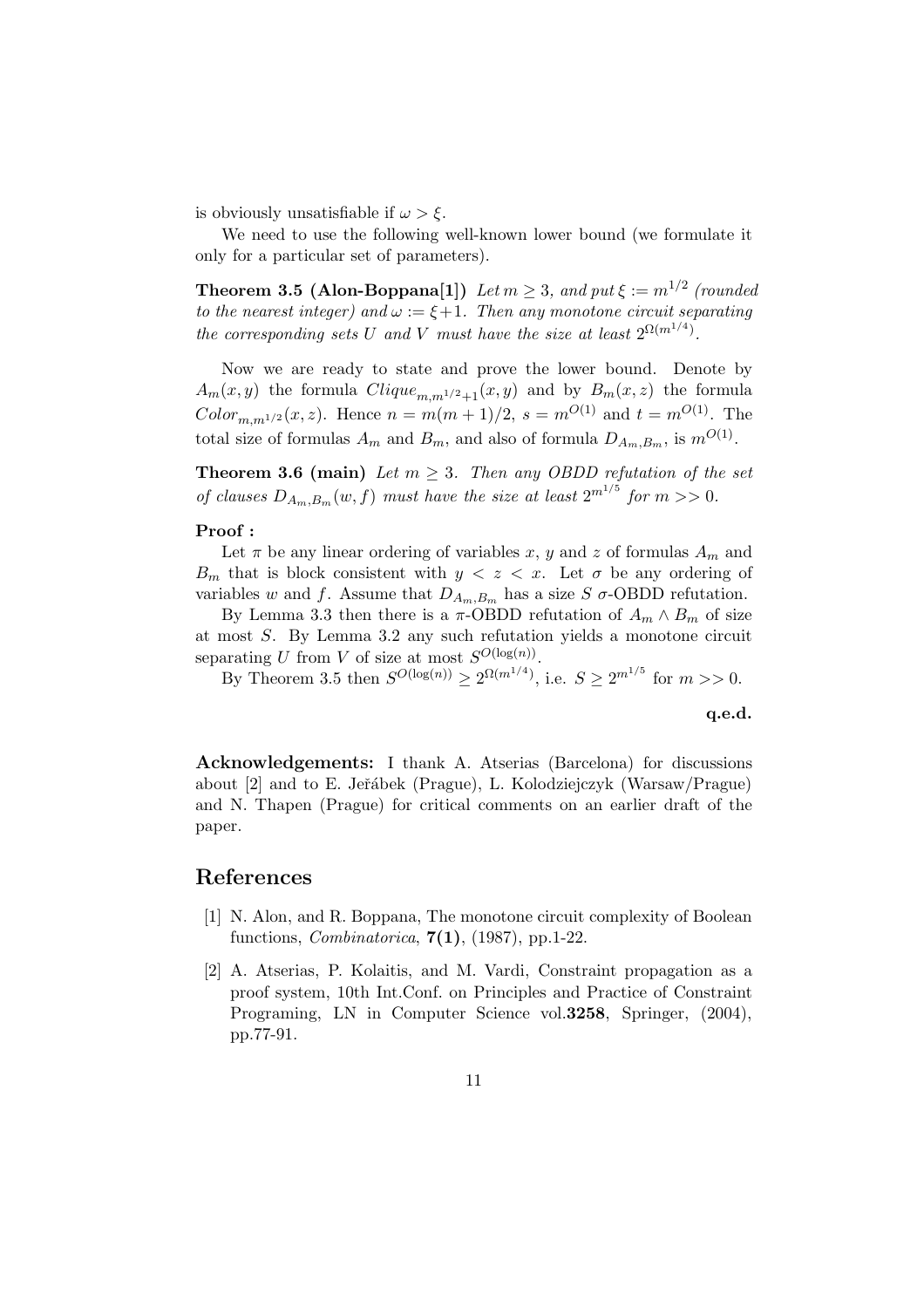- [3] M. L. Bonet, T. Pitassi, and R. Raz, Lower bounds for cutting planes proofs with small coefficients, J. of Symbolic Logic,(1997), pp.708-728.
- [4] R. E. Bryant, Graph-based algorithms for Boolean function manipulation, IEEE Transactions on Computing,  $C-35$ ,  $(1986)$ , pp.677-691.
- [5] R. E. Bryant, Syntactic Boolean manipulation with ordered binary decision diagrams,  $ACM$  Computing Surveys, 2493), (1992), pp.293-318.
- [6] S. A. Cook and A. R. Reckhow, The relative efficiency of propositional proof systems, J. Symbolic Logic,44(1), (1979), pp.36-50.
- [7] R. Dechter, Constraint processing, Morgan and Kaufman, (2003).
- [8] J. Krajíček, Lower bounds to the size of constant-depth propositional proofs, Journal of Symbolic Logic, 59(1), (1994), pp.73-86.
- [9] J. Krajíček, *Bounded arithmetic, propositional logic, and complexity* theory, Encyclopedia of Mathematics and Its Applications, Vol. 60, Cambridge University Press, (1995).
- [10] J. Krajíček, Interpolation theorems, lower bounds for proof systems, and independence results for bounded arithmetic, J. of Symbolic Logic,  $62(2)$ , (1997), pp.457-486.
- [11] J. Krajíček, Propositional proof complexity I., lecture notes available at http://www.math.cas.cz/˜krajicek/ds1.ps
- [12] J. Krajíček, and P. Pudlák, Some consequences of cryptographical conjectures for  $S_2^1$  and  $EF$ <sup>n</sup>, in: Logic and Computational Complexity (Proc. of the meeting held in Indianapolis, October 1994), Ed. D. Leivant, Springer-Verlag, Lecture Notes in Computer Science, Vol. 960, (1995), pp.210-220.

Revised version in: Information and Computation, Vol. 140 (1), (January 10, 1998), pp.82-94.

- [13] E. Kushilevitz, and N. Nisan, Communication complexity, Cambridge University Press, (1996).
- [14] P. Pudlák, Lower bounds for resolution and cutting plane proofs and monotone computations, *J. of Symbolic Logic*,(1997), pp.981-998.
- [15] P. Pudlák, The lengths of proofs, in: Handbook of Proof Theory, S.R.Buss ed., Elsevier, (1998), pp.547-637.